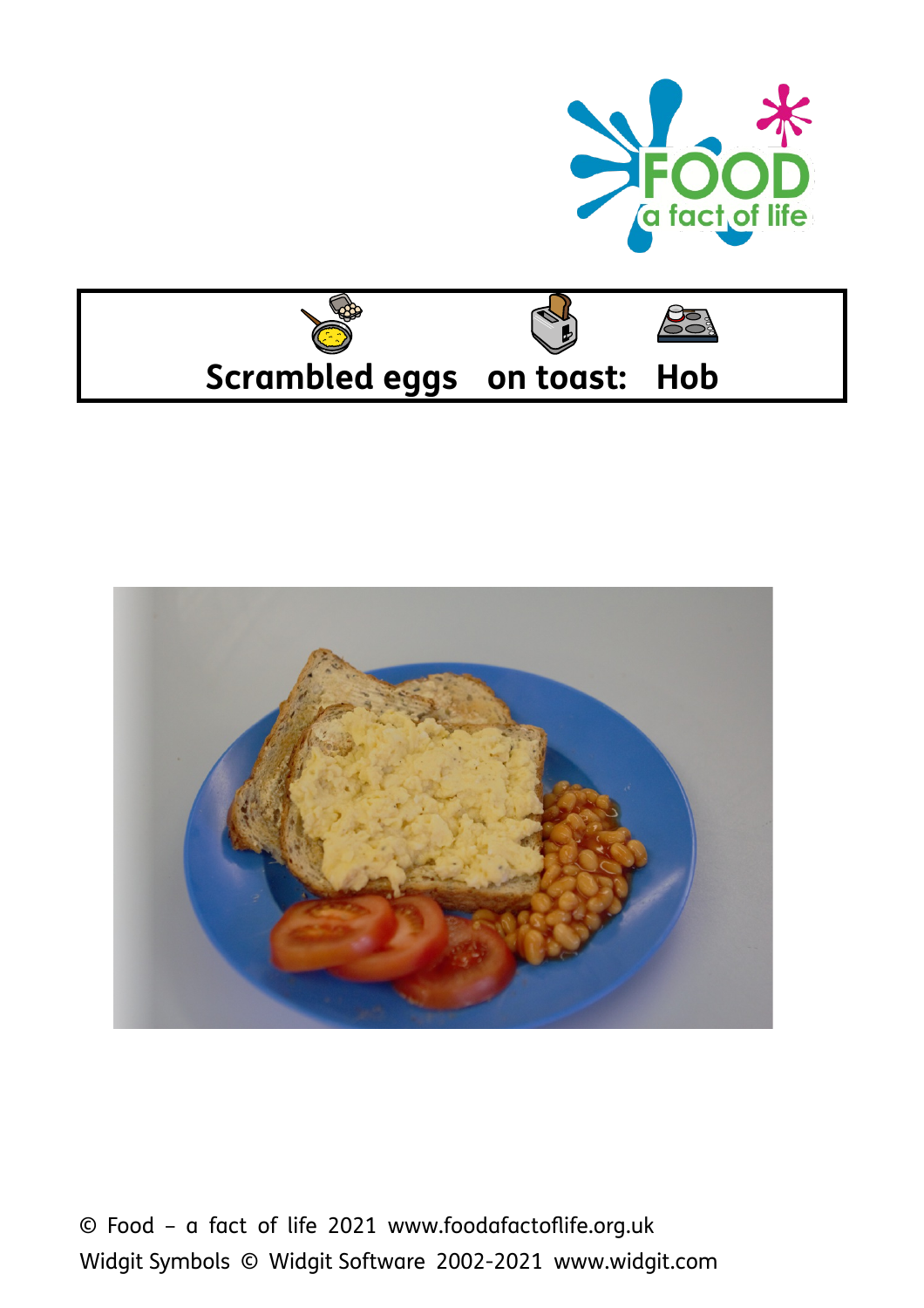

Widgit Symbols © Widgit Software 2002-2021 www.widgit.com © Food – a fact of life 2021 www.foodafactoflife.org.uk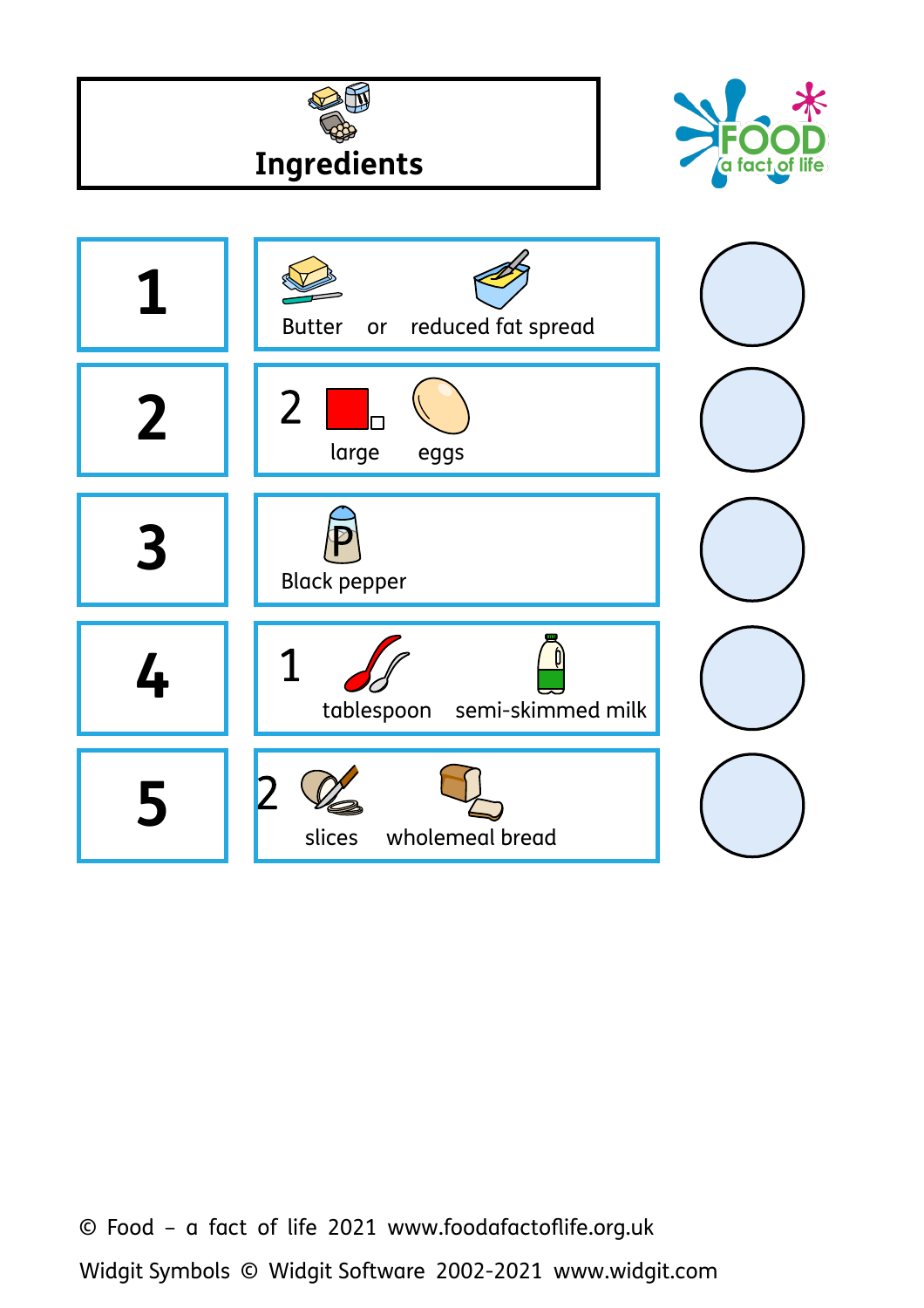

© Food – a fact of life 2021 www.foodafactoflife.org.uk

Widgit Symbols © Widgit Software 2002-2021 www.widgit.com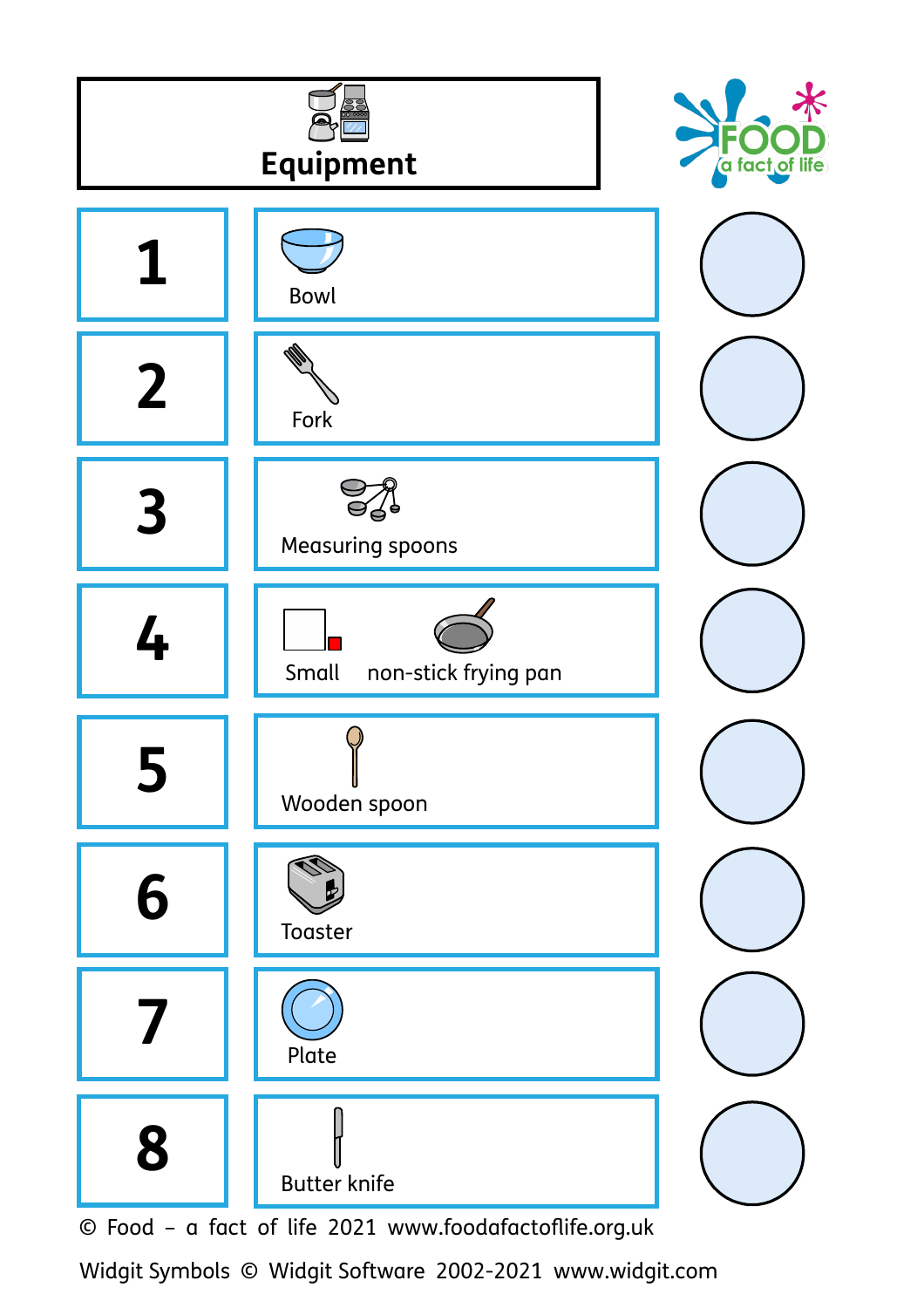

Widgit Symbols © Widgit Software 2002-2021 www.widgit.com